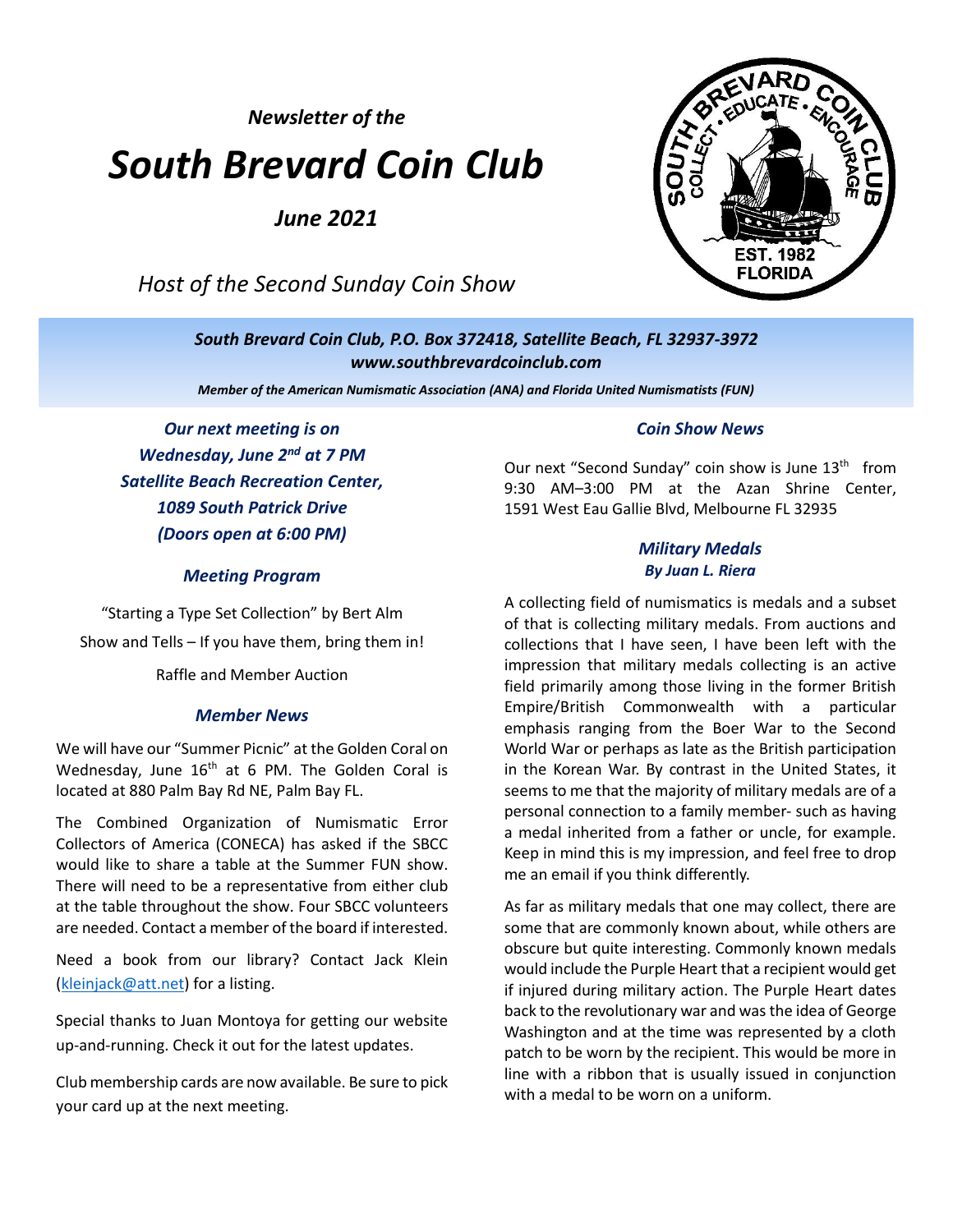

Purple Heart

Another medal commonly known about, but not received as often as the Purple Heart, would be the Medal of Honor, for an act of Valor. There are interesting instances surrounding the medal, for example there are only two cases of father and son recipients for this medal-Arthur MacArthur, Jr. and Douglas MacArthur, Theodore Roosevelt and Theodore Roosevelt, Jr.

An obscure, but fascinating, military medal is the PDSA Dickin Medal instituted in 1943 in Great Britain by Maria Dickin to honor the work of animals in World War II. Dickin was the founder of the People's Dispensary for Sick Animals (PDSA). It is a bronze medallion bearing the words "For Gallantry" and "We Also Serve" within a laurel wreath, on a ribbon of striped green, dark brown, and pale blue and is commonly referred to as "the animals' Victoria Cross". The medal was awarded 54 times between 1943 and 1949- to 32 pigeons, 18 dogs, 3 horses, and a ship's cat. The pigeons carried messages from behind enemy lines and recipients included "Winkie", "Paddy", and "G.I. Joe".



PDSA Dickin Medal



PDSA Dickin Medal Recipient

Take a look in your collection for military medals or consider collecting a few medals that have meaning or significance to you.

### *Roosevelt Dimes By Jack Klein*

Franklin Roosevelt's connection to the coin which bears his image, began long before his presidential years. In 1921, a year after his unsuccessful run for vice-president, Franklin Roosevelt contracted polio at age 39. It crippled him for the remainder of his life.

By 1926, he founded the non-profit organization known as the Warm Springs Foundation in Georgia. There he sought relief for his polio at its springs and spa. He liked the area so much that, as Governor of New York, he built a house there. After becoming president, he kept it as a presidential retreat.

As president, Roosevelt created an organization in 1938 to combat polio. He called it the National Foundation for Infantile Paralysis. At one fundraiser, popular contemporary singer and comedian Eddie Cantor jokingly urged the public to send dimes to the president, where he coined the term March of Dimes. The public took Cantor's appeal seriously, flooding the White House with over two million dimes and thousands of dollars in other donations. The phrase stuck, and the foundation continues to this day, under that name.

After 12 years as president and leading the country through much of the Great Depression and World War II, Franklin Roosevelt died while visiting Warm Springs on Thursday, April 12, 1945. He was 63.

Placing his image on the ten-cent peace was the obvious way to honor his leadership and his fight against polio. The United States Mint released the first Roosevelt dimes on what would have been his  $64<sup>th</sup>$  birthday, January 30, 1946.

[www.marchofdimes.org](http://www.marchofdimes.org/)

[https://www.history.com/this-day-in-history/franklin](https://www.history.com/this-day-in-history/franklin-roosevelt-founds-march-of-dimes)[roosevelt-founds-march-of-dimes](https://www.history.com/this-day-in-history/franklin-roosevelt-founds-march-of-dimes)

## *The Numismatic Legacy of Alexander the Great By Greg Bessette*

The states of ancient Greece were unified by Philip II of Macedonia in the  $4<sup>th</sup>$  century BC. After unifying Greece, Philip turned his sights toward conquering Persia. His campaign was cut short due to his assassination in 336 BC. Philip's son, Alexander III of Macedon, assumed the throne at the age of 20. Alexander III is commonly known as Alexander the Great. Alexander carried out a series of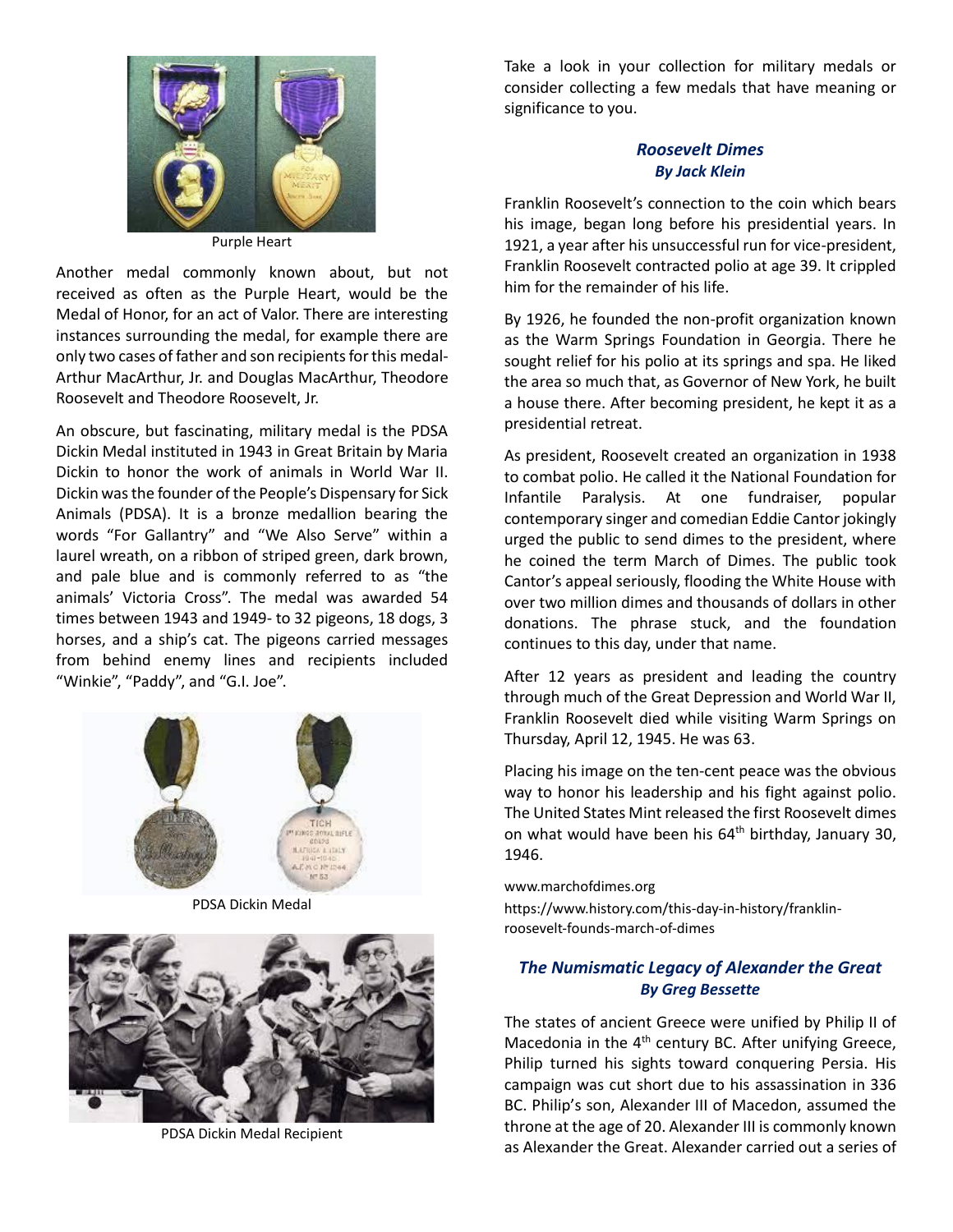campaigns over the next decade to create one of the largest empires of the ancient world. Alexander's conquests continued until his death in 323 BC.



Map of Alexander's Empire and Route (Courtesy: Alexander the Great, Wikapedia, https://en.wikipedia.org/wiki/Alexander\_the\_Great#/media/File:Ma cedonEmpire.jpg)

The reign of Alexander represents a transitional period in Greek art and coinage. The death of Alexander is said to have ushered in the Hellenistic period, which is derived from the Greek word *Hellas*. By comparison, coinage of this period is considered rather dull compared to that of the earlier Classical period. A typical coin from Alexander's reign is displayed above. There is an image of Herakles (or Hercules) on the obverse side. The reverse depicts the god Zeus seated on a throne holding a scepter and eagle. Many contend that the image on the obverse is Alexander himself. Alexander issued coinage in gold, silver, and bronze; however, silver appears to be the predominant medium in use. The two primary denominations of Alexander's silver coinage were the drachm and tetradrachm. The former was about the size of a penny, while the latter was larger than a quarter. The coinage of this period was standardized and highly regulated. These qualities were necessary to ensure stable commerce within the growing empire.

Alexander's conquests reached as far as India. His war weary army eventually revolted in 326 BC, stopping the eastward expansion of the empire. Alexander returned to Babylon after the revolt, where he died of fever in 323 BC. His reign oversaw the expansion of Greek culture and philosophy throughout a vast region. Alexander had no heir, resulting in a breakup of the empire. After immense internal conflict four major kingdoms emerged, each ruled by one of Alexander's former generals. These spanned the regions of Egypt (Ptolemaic Dynasty founded by Ptolemy 1 Soter); Mesopotamia and Asia Minor (Seleucid Empire founded by Seleucus I Nicator); Anatolia (Attalid Dynasty founded by Lysimachus); and Macedonia (Antigonid Dynasty founded by Antigonus I Monophthalmus). Each of these became large nationstates issuing their own set of unique coinage.



Coin of Alexander the Great (Courtesy: Alexander the Great, Wikapedia, [https://en.wikipedia.org/wiki/Alexander\\_the\\_Great#/media/File:KIN](https://en.wikipedia.org/wiki/Alexander_the_Great#/media/File:KINGS_of_MACEDON_Alexander_III_the_Great_336-323_BC.jpg) [GS\\_of\\_MACEDON\\_Alexander\\_III\\_the\\_Great\\_336-323\\_BC.jpg\)](https://en.wikipedia.org/wiki/Alexander_the_Great#/media/File:KINGS_of_MACEDON_Alexander_III_the_Great_336-323_BC.jpg)



*We want YOU to contribute to the newsletter. Contact the SBCC Secretary for details.*